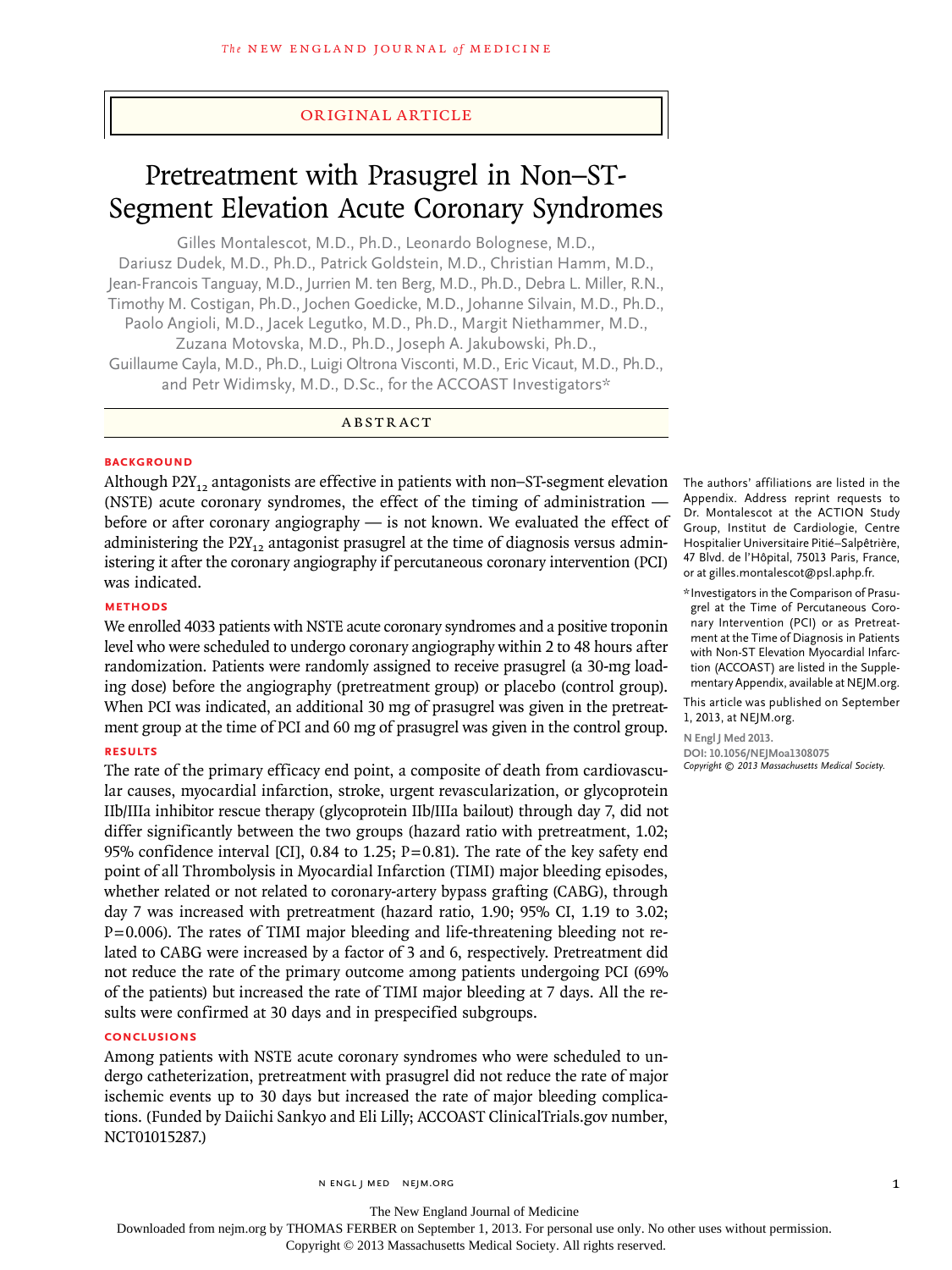LOPIDOGREL DOES NOT BECOME BIO-<br>logically and clinically effective until sev-<br>eral hours after administration.<sup>1,2</sup> Although<br>a loading dose of clopidogrel is required in palogically and clinically effective until several hours after administration.<sup>1,2</sup> Although a loading dose of clopidogrel is required in patients undergoing percutaneous coronary intervention (PCI), it is uncertain whether pretreatment with clopidogrel (with treatment given early enough before catheterization to be effective) is efficient when the coronary-artery anatomy in a patient with a non–ST-segment elevation (NSTE) acute coronary syndrome is not known. Pretreatment can delay a coronary-artery bypass grafting (CABG) procedure or increase unnecessarily the risk of bleeding in patients who do not need to undergo PCI. Two randomized studies, one involving patients with NSTE acute coronary syndromes and one involving patients undergoing elective PCI, suggested that pretreatment with clopidogrel could reduce the rate of ischemic events at the cost of an increase in the rate of major bleeding.<sup>3,4</sup> On the basis of those studies, current guidelines from the European Society of Cardiology and the American College of Cardiology Foundation–American Heart Association give a class I recommendation for pretreatment in patients with NSTE acute coronary syndromes who are scheduled to undergo an invasive procedure.5,6 More recent observational studies and a meta-analysis have challenged the benefit of routine pretreatment with clopidogrel in patients with NSTE acute coronary syndromes.<sup>7-9</sup>

Prasugrel and ticagrelor are more potent and have a more rapid onset of action than clopidogrel.10-13 These drugs were shown to be more effective than clopidogrel in patients with acute coronary syndromes but were associated with an increase in bleeding complications.<sup>14,15</sup> Pretreatment was given before catheterization in one of the studies,<sup>15</sup> whereas in the other study,  $P2Y_{12}$ receptor antagonists were started after the coronary angiography was performed and the indication of PCI was confirmed.14 We designed the Comparison of Prasugrel at the Time of Percutaneous Coronary Intervention (PCI) or as Pretreatment at the Time of Diagnosis in Patients with Non-ST Elevation Myocardial Infarction (ACCOAST) trial to compare systematic pretreatment with prasugrel at the time of diagnosis of an NSTE acute coronary syndrome with prasugrel treatment given selectively after the angiography to patients undergoing PCI. Pretreatment was restricted to a maximum of 48 hours before coronary angiography, reflecting contemporary practice.16-19

# METHODS

# **Study Oversight**

The ACCOAST trial was a phase 3, randomized, double-blind, event-driven study. We conducted the study at 171 centers in 19 countries (see the Supplementary Appendix, available with the full text of this article at NEJM.org). The trial was sponsored by Daiichi Sankyo and Eli Lilly, and was led by the ACTION Study Group at the Institute of Cardiology of Pitié-Salpêtrière Hospital. The trial was approved by the national regulatory authorities in all participating countries and by the local review board at each participating site. All patients provided written informed consent.

Data were collected in a blinded fashion and were analyzed after the database was locked according to the protocol and a predefined statistical analysis plan; the data were analyzed by a clinical research organization contracted by Eli Lilly. End points were adjudicated by an independent end-point adjudication committee (see the Supplementary Appendix). The study chair (first author) had a copy of the database and prepared all drafts of the manuscript, and all the authors provided comments. All the authors made the decision to submit the manuscript for publication and assume responsibility for the accuracy and completeness of the data. The analyses that were performed conform with the study protocol, which is available at NEJM.org.

The executive steering committee (see the Supplementary Appendix) designed and oversaw the conduct of the trial. The trial was monitored by an independent data and safety monitoring committee. This committee met seven times during the course of the trial at scheduled meetings. After the last scheduled meeting, the committee made a recommendation to stop enrollment, since pretreatment was associated with an increased risk of major and life-threatening bleeding with no reduction in cardiovascular events (but no between-group imbalance in mortality). Enrollment was suspended immediately, on November 16, 2012.

Downloaded from nejm.org by THOMAS FERBER on September 1, 2013. For personal use only. No other uses without permission.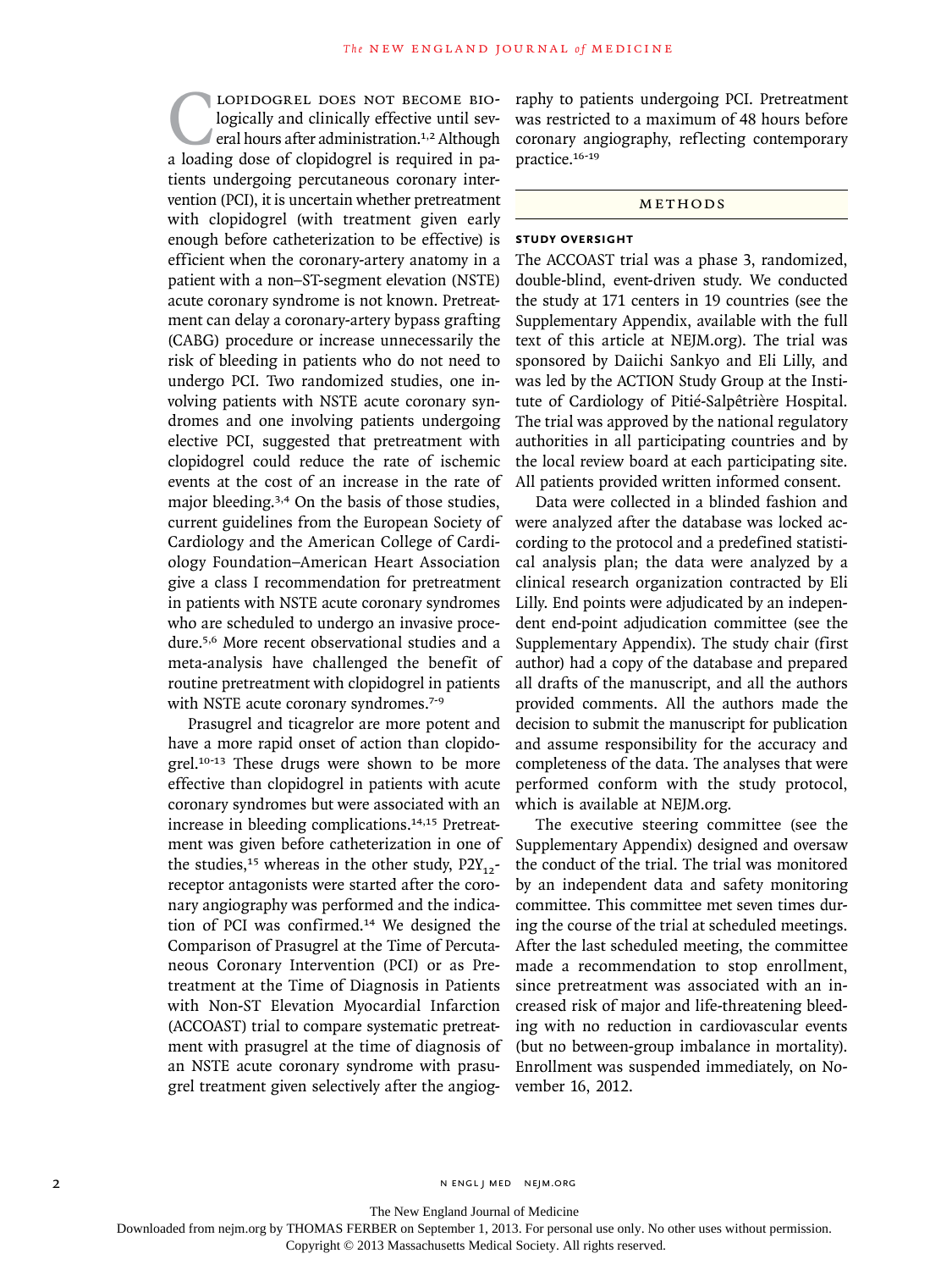#### **Patients**

Eligible patients were identified for inclusion after they received a diagnosis of an NSTE acute coronary syndrome and were found to have elevated troponin levels. Randomization was to take place as soon as possible after the diagnosis was made and before the patients had received a loading dose of clopidogrel or any dose of prasugrel or ticagrelor. Patients were to be scheduled to undergo coronary angiography and PCI, if indicated, within 2 to 48 hours after randomization.<sup>20</sup>

# **Study Procedures**

After the patients were admitted to a study site with a diagnosis of NSTE myocardial infarction, they were randomly assigned, in a 1:1 ratio, to receive pretreatment with prasugrel (pretreatment group) or matching placebo (control group). Patients in the pretreatment group received a 30-mg loading dose of prasugrel before coronary angiography was performed; an additional 30 mg of prasugrel was given at the time of PCI if angiography confirmed the indication for PCI. Patients in the control group received placebo before coronary angiography was performed, and the approved 60-mg loading dose of prasugrel was given after angiography only in patients undergoing PCI. If the results of the angiography suggested that CABG or medical treatment only would be a more appropriate treatment than PCI given the patient's coronary anatomy, the patient did not receive the second loading dose (30 mg in the pretreatment group or 60 mg in the control group). The use of a thienopyridine drug in patients who were receiving medical treatment only or who were undergoing CABG was left to the discretion of the investigator. All patients were treated according to the standard of care at the time, which included the use of aspirin.

A pharmacodynamic substudy involving 23 patients was performed to evaluate the effect of prasugrel on the inhibition of platelet aggregation relative to the time of administration. The primary analysis measure was  $P2Y_{12}$  Reaction Units (PRU), as assessed with the use of the VerifyNow P2Y12 test (Accumetrics).

# **Study End Points**

The primary composite end point was the first occurrence of death from cardiovascular causes,

myocardial infarction, stroke, urgent revascularization, or the need for rescue therapy with glycoprotein IIb/IIIa inhibitors (glycoprotein IIb/IIIa bailout) through day 7 after randomization. Secondary efficacy end points included a composite of death from cardiovascular causes, myocardial infarction, or stroke; death from any cause; and stent thrombosis. Safety end points of major and minor bleeding according to Thrombolysis in Myocardial Infarction (TIMI) criteria were evaluated for all bleeding episodes and according to whether the bleeding was related or not related to CABG. Bleeding complications were also adjudicated according to the Safety and Efficacy of Enoxaparin in Percutaneous Coronary Intervention (PCI) Patients, an International Randomized Evaluation (STEEPLE) criteria and the Global Utilization of Streptokinase and Tissue Plasminogen Activator for Occluded Coronary Arteries (GUSTO) criteria.<sup>20</sup>

# **Statistical Analysis**

The efficacy comparisons were performed on the basis of the time to the first event, according to the intention-to-treat principle. Safety analyses were performed on data from all patients who received at least one dose of a study drug. The primary efficacy analysis was performed on the basis of the time from randomization to the first occurrence of a primary composite end-point event, with the use of a two-sided log-rank test. Time-to-event analyses for efficacy and safety end points were performed through day 7 and through day 30 after randomization. Rates are expressed as Kaplan–Meier estimates; hazardratio estimates and 95% confidence intervals were obtained from a Cox proportional-hazards model, and two-sided P values were calculated with the use of a log-rank test. For efficacy and safety comparisons, P values of less than 0.05 were considered to indicate statistical significance. Homogeneity of treatment effects across subgroups for safety and efficacy end points were assessed with the use of a Cox proportionalhazards model with terms for treatment, subgroup, and the interaction of treatment with subgroup. For interaction analyses, P values of less than 0.10 were considered to indicate statistical significance.

We calculated that 400 patients would have to

n engl j med nejm.org 3

The New England Journal of Medicine

Downloaded from nejm.org by THOMAS FERBER on September 1, 2013. For personal use only. No other uses without permission.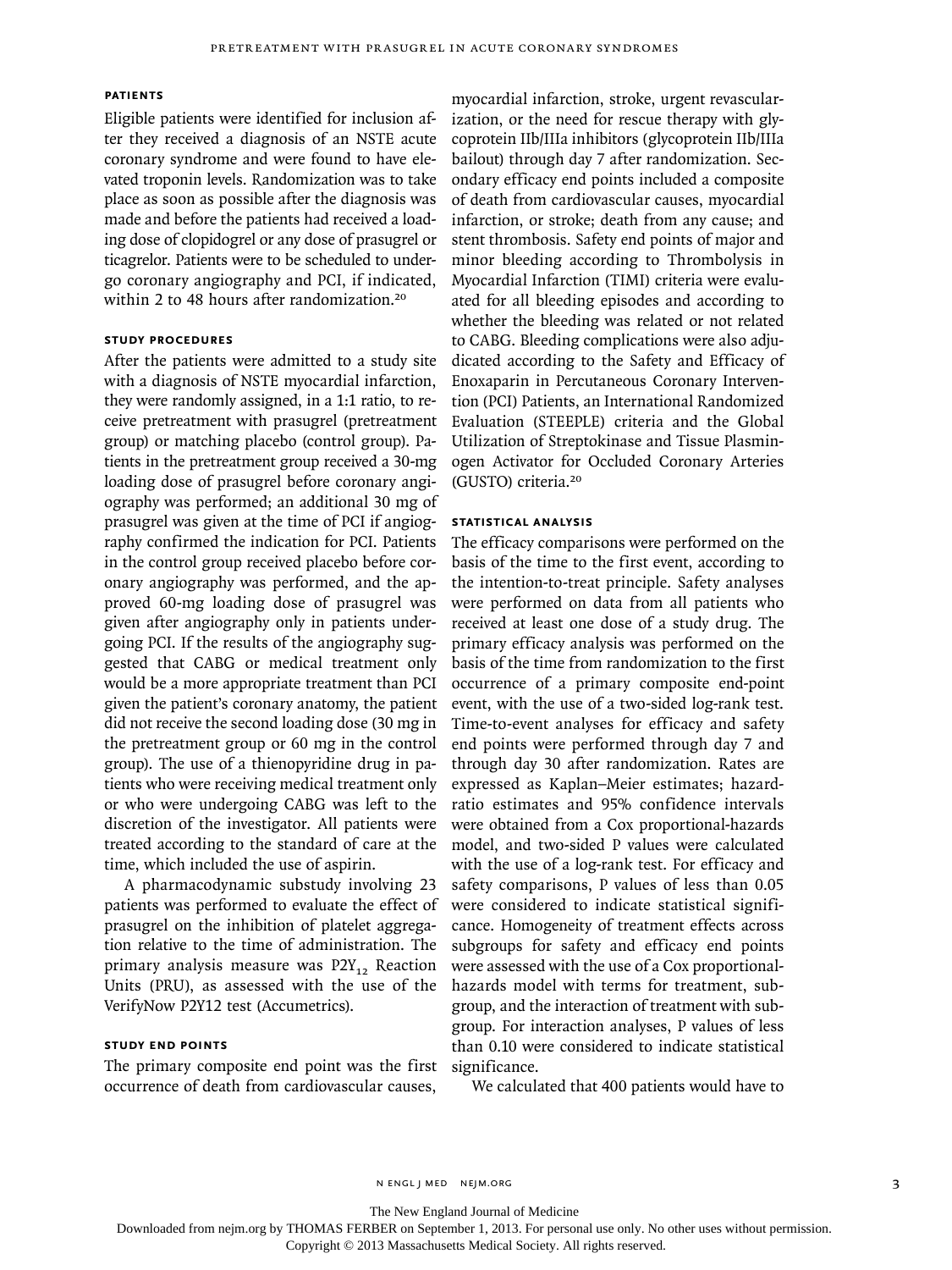| Table 1. Baseline Characteristics of the Total Study Population.* |                              |                                 |
|-------------------------------------------------------------------|------------------------------|---------------------------------|
| Characteristic                                                    | Pretreatment<br>$(N = 2037)$ | No Pretreatment<br>$(N = 1996)$ |
| Mean $age - yr$                                                   | 63.8                         | 63.6                            |
| Female sex - no. (%)                                              | 552 (27.1)                   | 558 (28.0)                      |
| Mean weight - kg <sup>+</sup>                                     | 81.7                         | 81.5                            |
| BMI ≥30 — no. (%) ‡                                               | 591 (29.0)                   | 562 (28.2)                      |
| Cardiovascular risk factors - no./total no. (%)                   |                              |                                 |
| Diabetes mellitus                                                 | 413/2037 (20.3)              | 407/1996 (20.4)                 |
| Hypercholesterolemia                                              | 914/2037 (44.9)              | 900/1996 (45.1)                 |
| Hypertension                                                      | 1279/2037 (62.8)             | 1225/1996 (61.4)                |
| Current smoker                                                    | 693/2031 (34.1)              | 647/1992 (32.5)                 |
| GRACE score - no./total no. (%)                                   |                              |                                 |
| <140                                                              | 1503/1984 (75.8)             | 1526/1947 (78.4)                |
| $\geq$ 140                                                        | 481/1984 (24.2)              | 421/1947 (21.6)                 |
| Median CRUSADE score¶                                             | 34.0                         | 34.0                            |
| Creatinine clearance ≤30 ml/min - no./total no. (%)               | 65/2016 (3.2)                | 46/1972 (2.3)                   |
| Access - no./total no. (%)                                        |                              |                                 |
| Femoral                                                           | 1140/2013 (56.6)             | 1136/1981 (57.3)                |
| Radial                                                            | 869/2013 (43.2)              | 842/1981 (42.5)                 |
| Median intervals $-$ hr                                           |                              |                                 |
| Symptom onset to first loading dose                               | 14.6                         | 15.2                            |
| First loading dose to start of coronary angiography               | 4.4                          | 4.2                             |
| Concomitant medications through day $7$ — no./total no. (%)       |                              |                                 |
| Aspirin                                                           | 2000/2037 (98.2)             | 1957/1996 (98.0)                |
| Antithrombin monotherapy                                          |                              |                                 |
| Unfractionated heparin                                            | 865/1323 (65.4)              | 835/1275 (65.5)                 |
| Low-molecular-weight heparin                                      | 385/1323 (29.1)              | 390/1275 (30.6)                 |
| Bivalirudin                                                       | 11/1323(0.8)                 | 8/1275(0.6)                     |
| Fondaparinux                                                      | 62/1323(4.7)                 | 42/1275(3.3)                    |
| Proton-pump inhibitor                                             | 1116/2037 (54.8)             | 1114/1996 (55.8)                |
| Beta-blocker                                                      | 1719/2037 (84.4)             | 1683/1996 (84.3)                |
| Statin                                                            | 1823/2037 (89.5)             | 1787/1996 (89.5)                |
| Angiotensin-receptor blocker                                      | 279/2037 (13.7)              | 239/1996 (12.0)                 |
| Angiotensin-converting-enzyme inhibitor                           | 1405/2037 (69.0)             | 1433/1996 (71.8)                |
| Maintenance dose of clopidogrel**                                 | 45/2037 (2.2)                | 43/1996 (2.2)                   |

\* There were no significant differences between the groups in any of the characteristics listed.

† Data were available for 2036 patients in the pretreatment group and 1993 in the no-pretreatment (control) group.

The body-mass index (BMI) is the weight in kilograms divided by the square of the height in meters.

 $\int$  The Global Registry of Acute Coronary Events (GRACE) risk scores range from 1 to 372, with higher scores indicating greater risk.

The analysis of the CRUSADE (Can Rapid Risk Stratification of Unstable Angina Patients Suppress Adverse Outcomes with Early Implementation of the ACC/AHA Guidelines) bleeding score (which ranges from 1 to 100, with higher scores indicating a greater risk of bleeding) was a post hoc analysis. Data were available for 1899 patients in the pretreatment group and 1941 in the no-pretreatment group.

Data for the time from symptom onset to first loading dose were available for 2036 patients in the pretreatment group and 1996 in the no-pretreatment group; data for the time from first loading dose to start of coronary angiography were available for 2017 patients in the pretreatment group and 1985 in the no-pretreatment group.

\*\* According to the protocol, patients could be receiving a 75-mg maintenance dose of clopidogrel at the time of randomization.

Downloaded from nejm.org by THOMAS FERBER on September 1, 2013. For personal use only. No other uses without permission.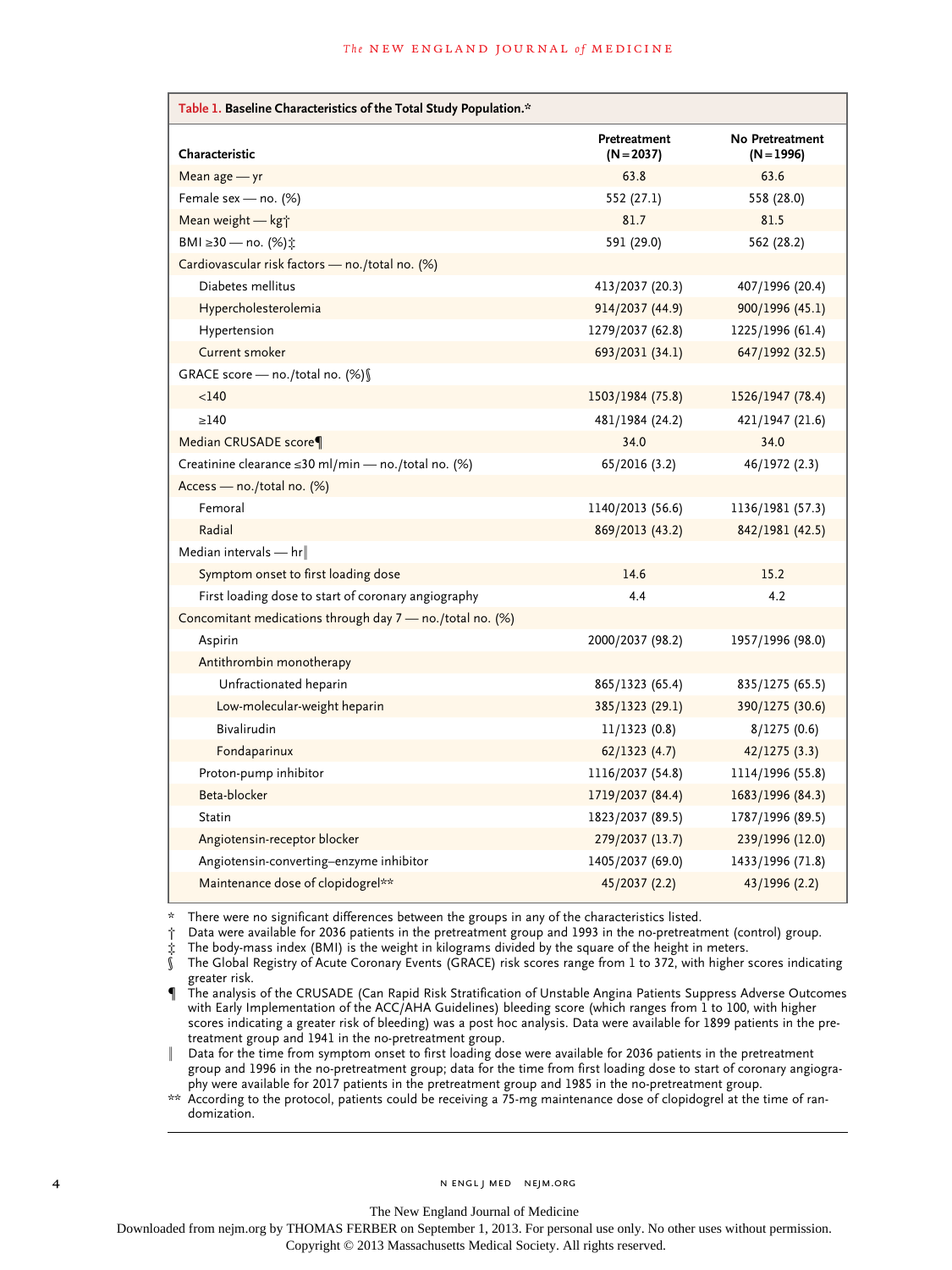| Table 2. Major Efficacy End Points through Day 7 and Day 30.*                                                                                        |                              |                                                           |                          |         |
|------------------------------------------------------------------------------------------------------------------------------------------------------|------------------------------|-----------------------------------------------------------|--------------------------|---------|
| <b>End Point</b>                                                                                                                                     | Pretreatment<br>$(N = 2037)$ | No<br>Pretreatment<br>$(N = 1996)$<br>no. of patients (%) | Hazard Ratio<br>(95% CI) | P Value |
| 7 Days                                                                                                                                               |                              |                                                           |                          |         |
| Death from cardiovascular causes, myocardial infarction, stroke,<br>urgent revascularization, or glycoprotein IIb/IIIa bailout:<br>primary end point | 203 (10.0)                   | 195 (9.8)                                                 | $1.02(0.84 - 1.25)$      | 0.81    |
| Death                                                                                                                                                |                              |                                                           |                          |         |
| From any cause                                                                                                                                       | 8(0.4)                       | 10(0.5)                                                   | $0.78(0.31 - 1.98)$      | 0.61    |
| From cardiovascular cause                                                                                                                            | 7(0.3)                       | 10(0.5)                                                   | $0.69(0.26 - 1.80)$      | 0.44    |
| Myocardial infarction                                                                                                                                | 119(5.8)                     | 109(5.5)                                                  | $1.07(0.83 - 1.39)$      | 0.60    |
| Stroke                                                                                                                                               | 8(0.4)                       | 10(0.5)                                                   | $0.78(0.31 - 1.98)$      | 0.60    |
| Urgent revascularization                                                                                                                             | 22(1.1)                      | 26(1.3)                                                   | $0.83(0.47 - 1.46)$      | 0.52    |
| Glycoprotein IIb/IIIa bailout                                                                                                                        | 76(3.7)                      | 78 (3.9)                                                  | $0.96(0.70 - 1.31)$      | 0.79    |
| 30 Days                                                                                                                                              |                              |                                                           |                          |         |
| Death from cardiovascular causes, myocardial infarction, stroke,<br>urgent revascularization, or glycoprotein IIb/IIIa bailout                       | 219(10.8)                    | 216(10.8)                                                 | $0.997(0.83 - 1.20)$     | 0.98    |
| Death from cardiovascular causes, myocardial infarction, or stroke                                                                                   | 144(7.1)                     | 144(7.2)                                                  | $0.98(0.78 - 1.23)$      | 0.86    |
| Death from cardiovascular causes or myocardial infarction                                                                                            | 135(6.6)                     | 130(6.5)                                                  | $1.02(0.80 - 1.30)$      | 0.88    |
| Death from cardiovascular causes, myocardial infarction, or urgent<br>revascularization                                                              | 157(7.7)                     | 146(7.3)                                                  | $1.06(0.85 - 1.33)$      | 0.62    |
| Death from cardiovascular causes                                                                                                                     | 14(0.7)                      | 22(1.1)                                                   | $0.62(0.32 - 1.22)$      | 0.16    |
| Myocardial infarction                                                                                                                                | 126(6.2)                     | 116(5.8)                                                  | $1.07(0.83 - 1.37)$      | 0.62    |

\* Event rates are raw percentages. Hazard ratios for pretreatment and two-sided 95% confidence intervals were calculated with the use of a Cox proportional-hazards model with treatment as a fixed effect. Two-sided P values were calculated with the use of the log-rank test.

have a primary efficacy end-point event for the study to have 80% power to detect a 24% reduction in relative risk with pretreatment as compared with no pretreatment (control), and we estimated that approximately 4100 patients would need to be enrolled to reach that number of patients with events. Of 4033 patients who underwent randomization, 398 patients had a primary efficacy end-point event.

# **RESULTS**

# **Study Patients**

From December 6, 2009, through November 16, 2012, we randomly assigned 4033 patients: 2037 to pretreatment with prasugrel and 1996 to no pretreatment with prasugrel. The baseline characteristics were balanced between the two groups (Table 1, and Table S1 in the Supplementary Appendix), including in the subgroups defined according to whether the acute coronary syndrome was ultimately managed by means of PCI, CABG, or medical treatment alone. Three patients were lost to follow-up through day 30 (Fig. S1 in the Supplementary Appendix). PCI was performed in 68.7% of the patients (2770 of 4033), at a median time of 4.3 hours after the initial loading dose. Through day 7, the strategy chosen was CABG in 6.2% of the patients (249 of 4033) and medical management in 25.1% (1014 of 4033).

#### **Clinical End Points**

The incidence of the primary end point through day 7 after randomization did not differ significantly between the group receiving pretreatment with prasugrel and the control group (10.0% and 9.8%, respectively;  $P=0.81$ ) (Table 2 and Fig. 1). There was no significant between-group difference in any of the components of the primary end point, in total mortality, in the rate of stent thrombosis, or in prespecified composite secondary end points either at day 7 or at day 30 (Table 2, and Fig. S2 in the Supplementary Appendix). Pretreatment with prasugrel was not associated with

n engl j med nejm.org 5

The New England Journal of Medicine

Downloaded from nejm.org by THOMAS FERBER on September 1, 2013. For personal use only. No other uses without permission.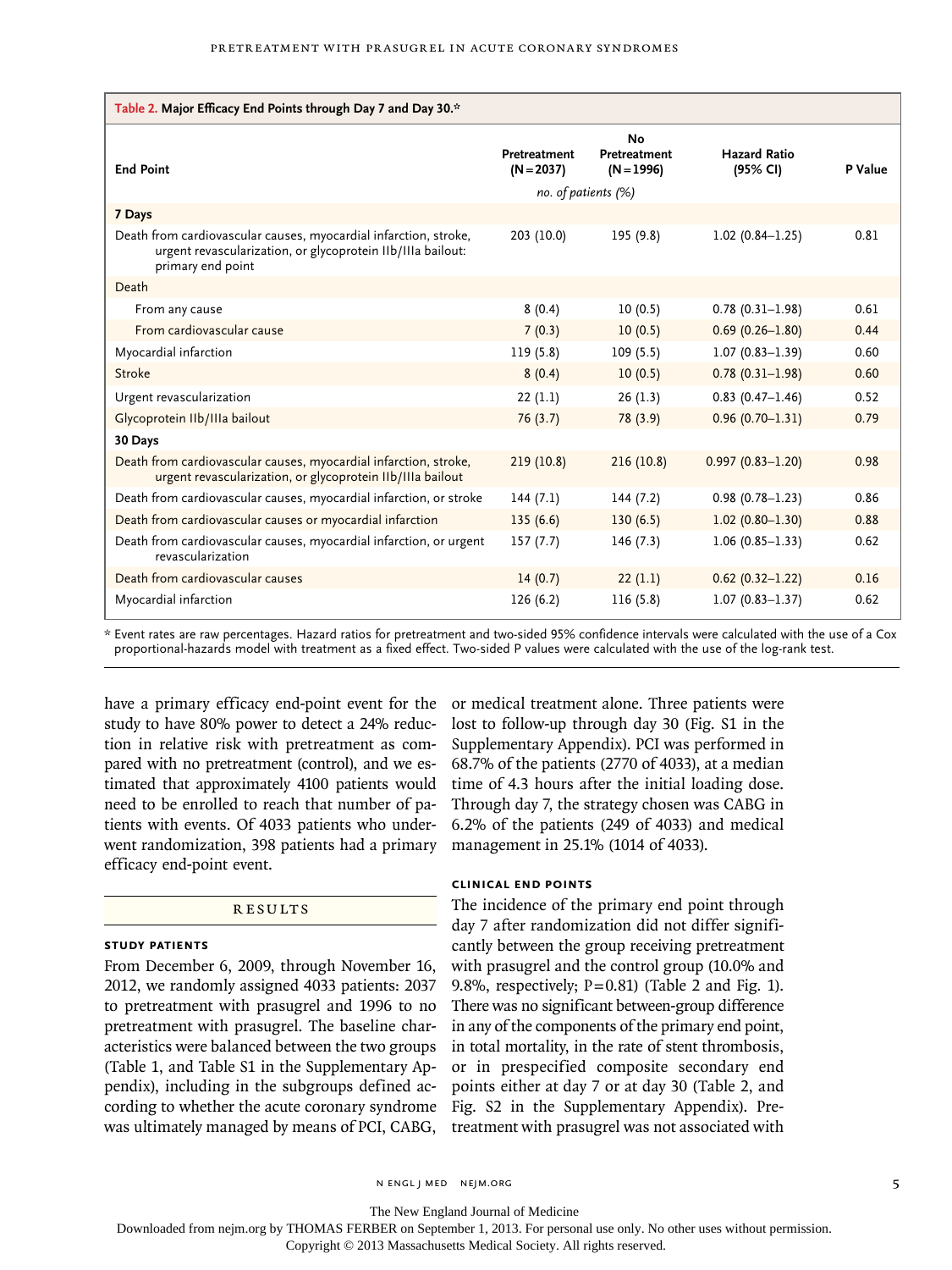

Panel A shows the incidence of the primary efficacy end point of death from cardiovascular causes, myocardial infarction, stroke, urgent revascularization, or glycoprotein IIb/IIIa inhibitor rescue therapy (glycoprotein IIb/IIIa bailout) at day 7 (dotted line) and to day 30 after the first loading dose, in the total study population, according to pretreatment or no pretreatment with prasugrel. Panel B shows the incidence of the key safety end point of major bleeding (whether related or not related to coronary-artery bypass grafting) according to Thrombolysis in Myocardial Infarction criteria at day 7 (dotted line) and to day 30, in the total study population, according to pretreatment or no pretreatment with prasugrel. CI denotes confidence interval.

> a significant decrease in the rate of ischemic events (the primary end point) during the waiting period for coronary angiography: 0.8% (16 of 2014 patients) among those who received pretreatment and 0.9% (18 of 1981 patients) among those who did not receive pretreatment ( $P=0.93$ ). In most cases, glycoprotein IIb/IIIa bailout therapy was administered to treat an angiographically identi

fied thrombus before PCI or thrombotic complications during PCI. The rates of definite or probable stent thrombosis were low in the two groups through day 30: 0.1% (2 of 1367 patients) in the pretreatment group and 0.4% (5 of 1353 patients) in the control group  $(P=0.25)$ 

In the cohort of patients who underwent PCI, there was no significant difference between the two groups with respect to the primary end point (Fig. 2) — a finding similar to that in the overall population. There was no benefit of pretreatment in prespecified subgroups of the global population (Fig. S3 in the Supplementary Appendix) or in the PCI cohort.

# **Safety**

The incidences of TIMI major bleeding (Table 3 and Fig. 1) and of TIMI major or minor bleeding (Fig. S4 in the Supplementary Appendix) through day 7 after the first loading dose were significantly higher in the pretreatment group than in the control group. There was an increase by a factor of 3 in all major bleeding not related to CABG and an increase by a factor of 6 in lifethreatening bleeding not related to CABG (Table 3). TIMI minor bleeding events were also increased with pretreatment as compared with no pretreatment (hazard ratio, 2.50; 95% confidence interval, 1.42 to 4.37; P<0.001). There was, however, no excess of fatal bleeding or intracranial hemorrhage with pretreatment.

Bleeding events were predominantly associated with PCI or CABG and occurred early in patients who underwent PCI (Fig. 2). The results were consistent when more PCI-specific STEEPLE definitions were used. A total of 14 patients in the PCI cohort had TIMI life-threatening bleeding events (12 patients in the pretreatment group and 2 in the control group). The most frequent bleeding complications involved bleeding at the access site (5 patients), pericardial bleeding (4), and retroperitoneal bleeding (3). Although bleeding complications occurred less frequently in some subgroups, such as young patients, patients with high body weight, and patients in whom PCI was performed through radial access, pretreatment, as compared with no pretreatment, was consistently associated with an excess of bleeding in these subgroups (Fig. S5 and S6 in the Supplementary Appendix). There was no significant difference between the groups in the rates of nonhemorrhagic serious adverse events. The rates of epistaxis and hematoma were higher in the pretreat-

The New England Journal of Medicine

Downloaded from nejm.org by THOMAS FERBER on September 1, 2013. For personal use only. No other uses without permission.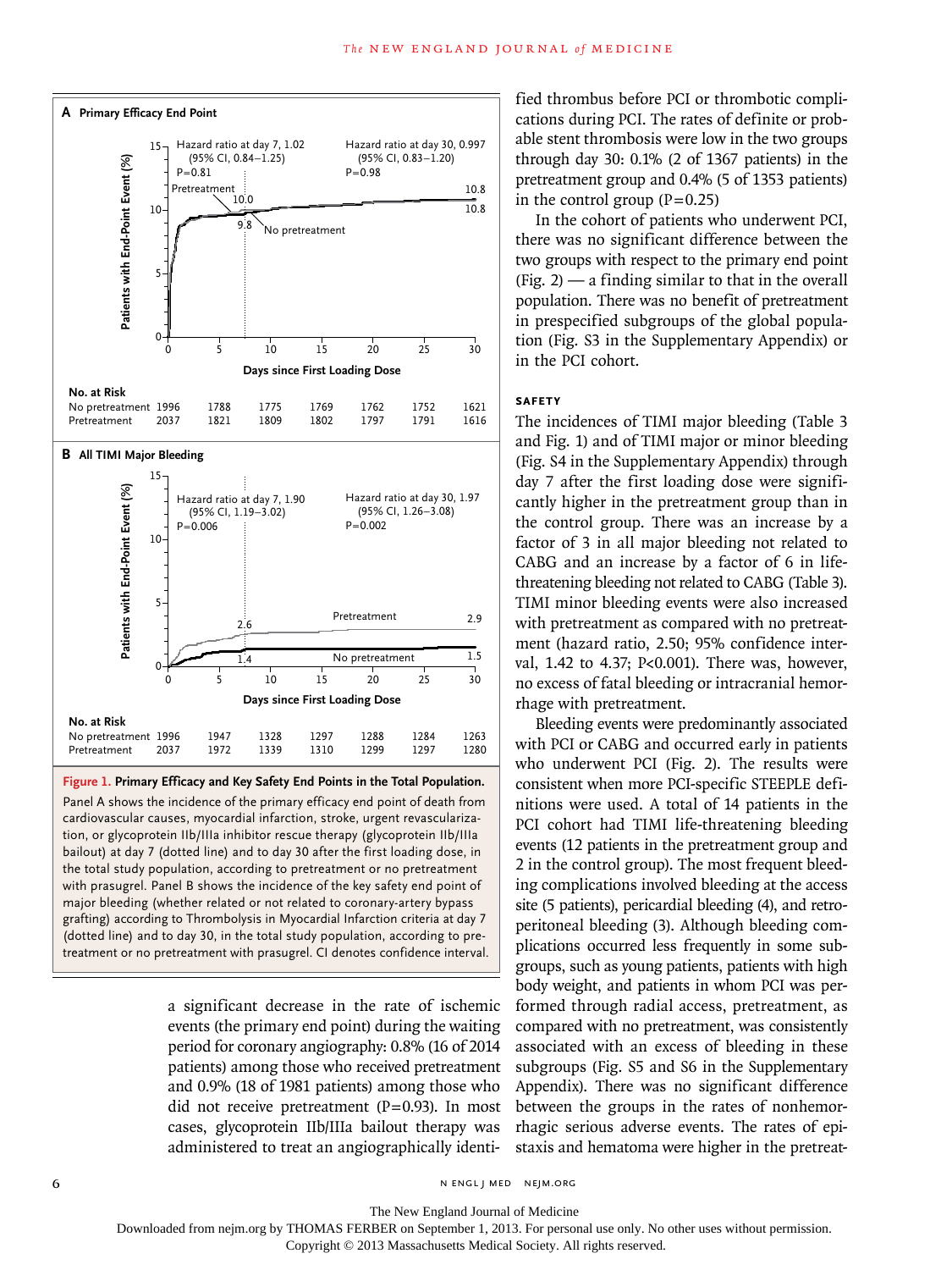ment group than in the control group (Table S2 in the Supplementary Appendix).

In the pharmacodynamic substudy, we found that at the time of arterial access a median of 4.8 hours after the first loading dose, there was greater platelet inhibition in the pretreatment group than in the control group (Fig. S7 in the Supplementary Appendix), which may have contributed to the increased rate of bleeding complications in the pretreatment group. By 2 hours after the second loading dose, antiplatelet activity was similar in the two groups, with low levels of platelet reactivity observed up to 24 hours.

# Discussion

Although pretreatment with aspirin and a  $P2Y_{12}$ antagonist has been a class I recommendation in the guidelines and common practice for the treatment of patients with NSTE acute coronary syndromes, we found that pretreatment with prasugrel did not reduce the rate of ischemic events in the overall population or in the cohort that underwent PCI, the cohort that underwent CABG, or the cohort that received medical treatment only. There were significantly more major and life-threatening bleeding complications not related to CABG in the pretreatment group than in the control group — mostly among patients who underwent PCI. However, the rates of stent thrombosis and of death were low in both groups.

The benefit of adding clopidogrel to aspirin in patients with NSTE acute coronary syndromes was shown in the Clopidogrel in Unstable Angina to Prevent Recurrent Events (CURE) study, in which a conservative medical management strategy was evaluated.4 In the CURE study, a small subgroup of 21% of the patients underwent PCI an average of 10 days after randomization. The significant benefit with respect to ischemic end points with clopidogrel pretreatment in this PCI subgroup set the precedent for clopidogrel treatment before catheterization.21 Subsequent randomized studies did not confirm the benefit of clopidogrel pretreatment with respect to ischemic events among patients in stable condition who were undergoing elective PCI,<sup>3,22-24</sup> and a recent metaanalysis did not show a survival benefit of clopidogrel pretreatment among more than 37,000 patients undergoing PCI.9 In our study, prasugrel, when administered as pretreatment, was biologically effective at the time of catheterization or PCI, as shown by the results of the phar-



**Figure 2. Primary Efficacy and Key Safety End Points in the PCI Cohort.** Panel A shows the incidence of the primary efficacy end point of death from cardiovascular causes, myocardial infarction, stroke, urgent revascularization, or glycoprotein IIb/IIIa bailout at day 7 (dotted line) and to day 30 after the first loading dose, in the cohort of patients who underwent PCI, according to pretreatment or no pretreatment with prasugrel. Panel B shows the incidence of the key safety end point of major bleeding (whether related or not related to coronary-artery bypass grafting) according to Thrombolysis in Myocardial Infarction criteria at day 7 (dotted line) and to day 30, in the cohort of patients who underwent PCI, according to pretreatment or no pretreatment with prasugrel.

macodynamic substudy, but pretreatment with prasugrel did not reduce the incidence of thrombotic complications in either the overall population or among patients undergoing PCI. The lack of protection against ischemic events was shown

n engl j med nejm.org 7

The New England Journal of Medicine

Downloaded from nejm.org by THOMAS FERBER on September 1, 2013. For personal use only. No other uses without permission.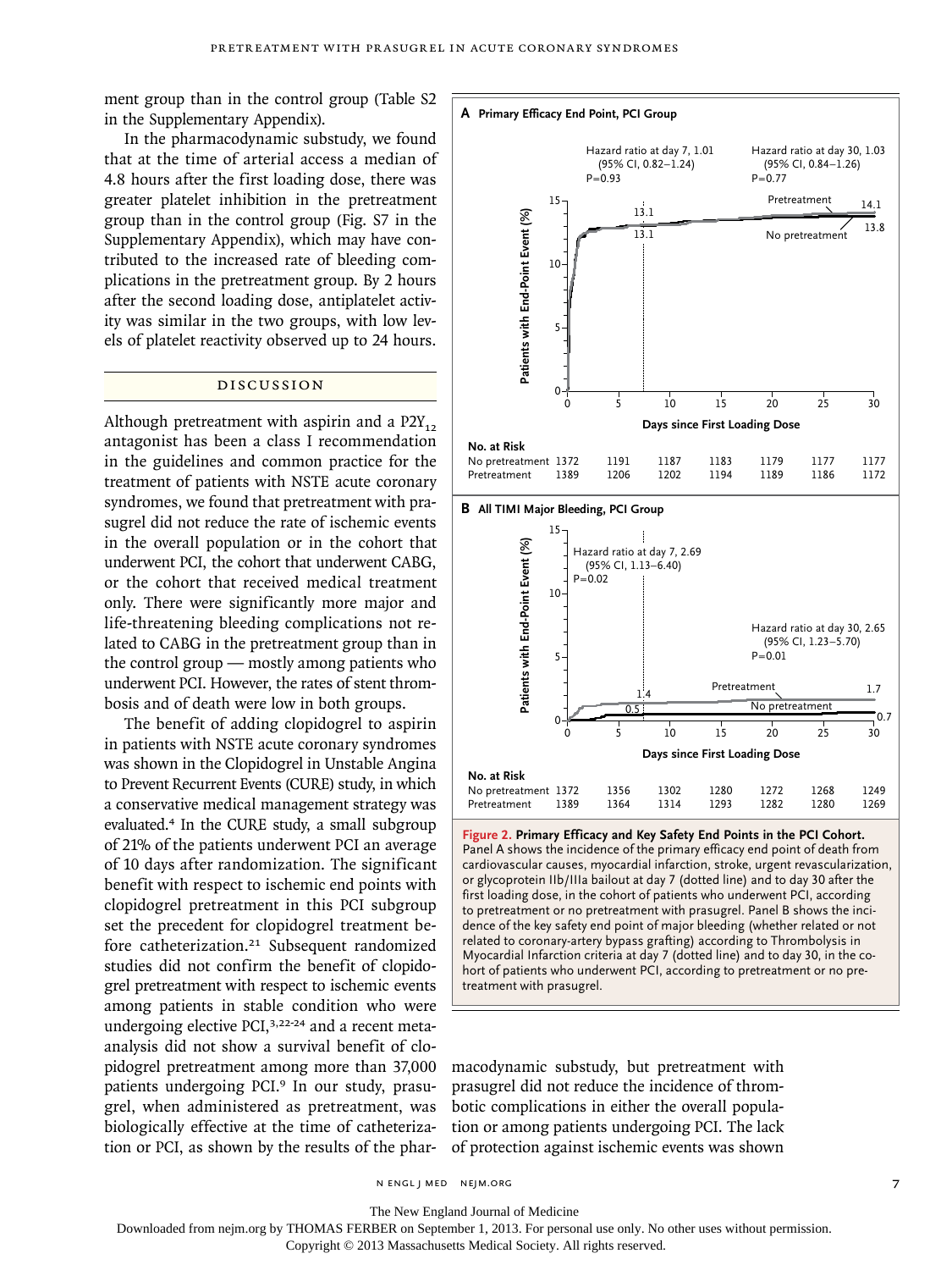including the patients who were at the highest risk, such as the elderly, patients with diabetes, and those with a Global Registry of Acute Coronary Events (GRACE) risk score of 140 or higher scores indicating greater risk). This suggests absence of  $P2Y_{12}$  inhibition in the control group

consistently across all prespecified subgroups, that stronger antiplatelet therapy does not pre-(with scores ranging from 1 to 372 and higher inhibitors in a similar clinical situation.<sup>25,26</sup> The vent the occurrence of a myocardial infarction before catheterization or after PCI. Our data are consistent with the results of previous studies that evaluated the use of glycoprotein IIb/IIIa

| Table 3. Bleeding End Points through Day 7 and Day 30.*                           |                     |                                                 |                          |            |
|-----------------------------------------------------------------------------------|---------------------|-------------------------------------------------|--------------------------|------------|
| <b>End Point</b>                                                                  | $(N = 2037)$        | No<br>Pretreatment Pretreatment<br>$(N = 1996)$ | Hazard Ratio<br>(95% CI) | P<br>Value |
|                                                                                   | no. of patients (%) |                                                 |                          |            |
| 7 Days                                                                            |                     |                                                 |                          |            |
| All CABG-related or non–CABG-related TIMI major<br>bleeding: key safety end point | 52 (2.6)            | 27(1.4)                                         | $1.90(1.19 - 3.02)$      | 0.006      |
| Non-CABG-related TIMI major bleeding                                              | 27(1.3)             | 9(0.5)                                          | $2.95(1.39 - 6.28)$      | 0.003      |
| Fatal bleeding                                                                    | $1 (-0.1)$          | 0                                               | <b>NE</b>                | NE         |
| Life-threatening bleeding                                                         | 17(0.8)             | 3(0.2)                                          | $5.56(1.63 - 19.0)$      | 0.002      |
| Type of bleeding†                                                                 |                     |                                                 |                          |            |
| Intracranial hemorrhage                                                           | $\mathbf{0}$        | $\mathbf 0$                                     | <b>NE</b>                | <b>NE</b>  |
| Vascular access-site bleeding                                                     | 9(0.4)              | 2(0.1)                                          | NE                       | NE         |
| Gastrointestinal                                                                  | 4(0.2)              | 3(0.2)                                          | <b>NE</b>                | <b>NE</b>  |
| Hematuria                                                                         | $1(-0.1)$           | 0                                               | <b>NE</b>                | <b>NE</b>  |
| Pericardial                                                                       | 4(0.2)              | 2(0.1)                                          | <b>NE</b>                | <b>NE</b>  |
| Otheri                                                                            | 9(0.4)              | 2(0.1)                                          | <b>NE</b>                | <b>NE</b>  |
| Non-CABG-related TIMI major or minor bleeding                                     | 61(3.0)             | 20(1.0)                                         | $3.02(1.82 - 5.01)$      | < 0.001    |
| CABG-related TIMI major bleeding                                                  | 25 (20.7)           | 16(13.7)                                        | $1.59(0.85 - 2.98)$      | 0.14       |
| GUSTO moderate or severe, CABG-related or non-<br>CABG-related                    | 70 (3.4)            | 35(1.8)                                         | $1.98(1.32 - 2.97)$      | < 0.001    |
| STEEPLE major bleeding, non-CABG-related                                          | 46 (2.3)            | 18(0.9)                                         | 2.52 (1.46–4.35)         | < 0.001    |
| STEEPLE minor bleeding, non-CABG-related                                          | 58(2.8)             | 38(1.9)                                         | $1.50(1.00-2.26)$        | 0.05       |
| Transfusions                                                                      |                     |                                                 |                          |            |
| Total, for any reason                                                             | 41(2.0)             | 22(1.1)                                         | $1.84(1.09-3.08)$        | 0.02       |
| For non-CABG-related TIMI major bleeding                                          | 20(1.0)             | 7(0.4)                                          | $2.81(1.19-6.63)$        | 0.01       |
| 30 Days                                                                           |                     |                                                 |                          |            |
| All CABG-related or non-CABG-related TIMI major<br>bleeding                       | 58 (2.8)            | 29 (1.5)                                        | $1.97(1.26 - 3.08)$      | 0.002      |
| Non-CABG-related TIMI major bleeding                                              | 32(1.6)             | 11(0.6)                                         | $2.86(1.44 - 5.68)$      | 0.002      |
| Fatal bleeding                                                                    | 3(0.1)              | $\mathbf 0$                                     | <b>NE</b>                | <b>NE</b>  |
| Life threatening bleeding                                                         | 22(1.1)             | 4(0.2)                                          | $5.40(1.86 - 15.68)$     | < 0.001    |
| Type of bleeding <sup>+</sup>                                                     |                     |                                                 |                          |            |
| Intracranial hemorrhage                                                           | $1 (-0.1)$          | $\pmb{0}$                                       | $N\,E$                   | <b>NE</b>  |
| Vascular access-site bleeding                                                     | 9(0.4)              | 2(0.1)                                          | $\sf NE$                 | <b>NE</b>  |
| Gastrointestinal                                                                  | 6(0.3)              | 5(0.3)                                          | $N\,E$                   | <b>NE</b>  |
| Hematuria                                                                         | $1 (-0.1)$          | 0                                               | <b>NE</b>                | <b>NE</b>  |
| Pericardial                                                                       | 5(0.2)              | 2(0.1)                                          | $N\,E$                   | <b>NE</b>  |
| Other <sup>+</sup>                                                                | 10(0.5)             | 2(0.1)                                          | <b>NE</b>                | <b>NE</b>  |

8 N ENGL J MED NEJM.ORG

The New England Journal of Medicine

Downloaded from nejm.org by THOMAS FERBER on September 1, 2013. For personal use only. No other uses without permission.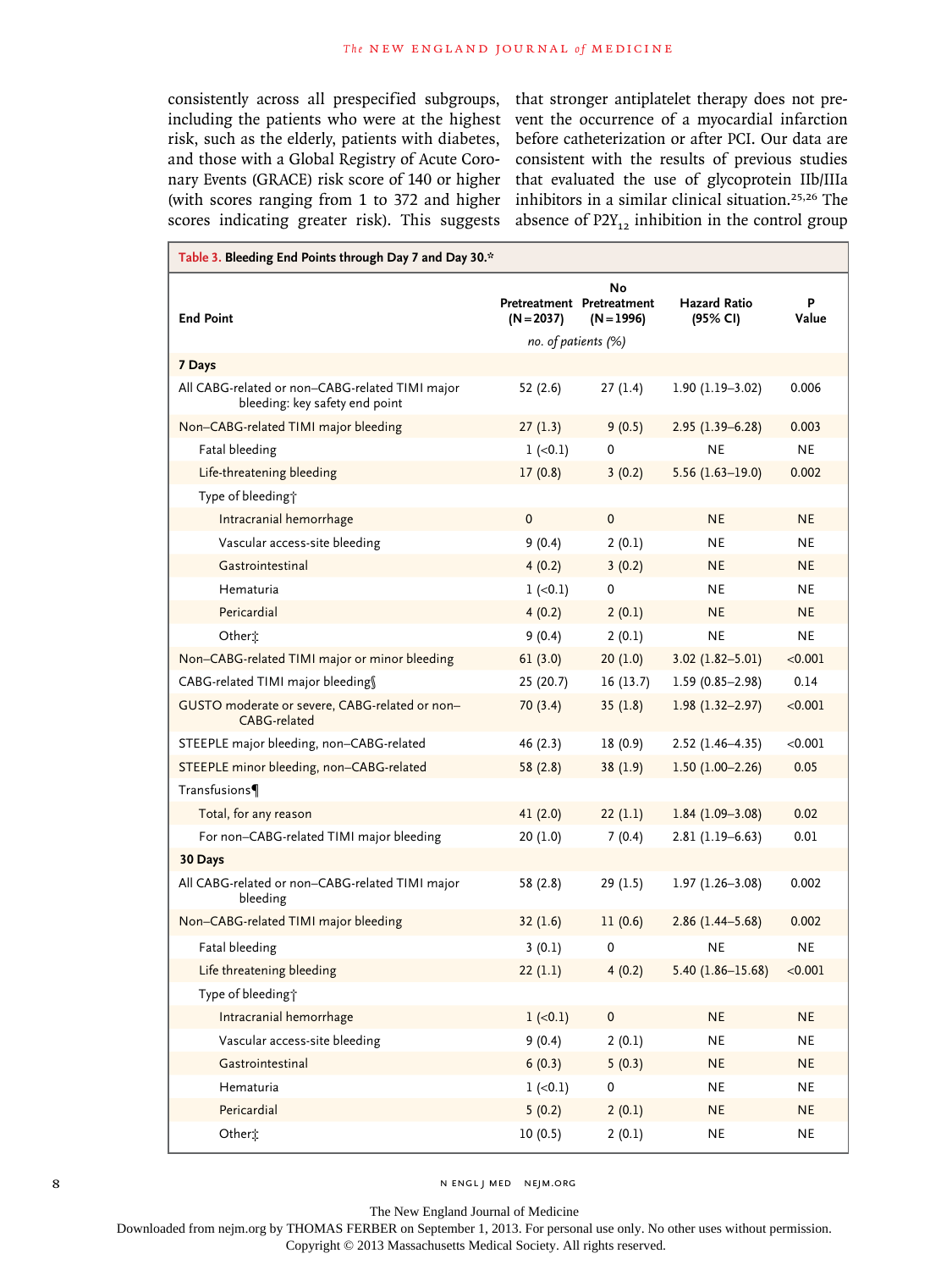| Table 3. (Continued.)                                          |                              |                                    |                                 |            |
|----------------------------------------------------------------|------------------------------|------------------------------------|---------------------------------|------------|
| <b>End Point</b>                                               | Pretreatment<br>$(N = 2037)$ | No<br>Pretreatment<br>$(N = 1996)$ | <b>Hazard Ratio</b><br>(95% CI) | P<br>Value |
|                                                                | no. of patients (%)          |                                    |                                 |            |
| Non-CABG-related TIMI major or minor bleeding                  | 73(3.6)                      | 23(1.2)                            | $3.15(1.97 - 5.03)$             | < 0.001    |
| CABG-related TIMI major bleeding                               | 27 (17.2)                    | 16(10.2)                           | $1.77(0.95 - 3.28)$             | 0.07       |
| GUSTO moderate or severe, CABG-related or non-<br>CABG-related | 80(3.9)                      | 37(1.9)                            | $2.14(1.45-3.16)$               | < 0.001    |
| STEEPLE major bleeding, non-CABG-related                       | 56 (2.7)                     | 22(1.1)                            | $2.52(1.54 - 4.12)$             | < 0.001    |
| STEEPLE minor bleeding, non-CABG-related                       | 70(3.4)                      | 49(2.5)                            | $1.41(0.98 - 2.03)$             | 0.07       |
| Transfusions¶                                                  |                              |                                    |                                 |            |
| Total, for any reason                                          | 46(2.3)                      | 24(1.2)                            | $1.89(1.15-3.09)$               | 0.01       |
| For non-CABG-related TIMI major bleeding                       | 24(1.2)                      | 9(0.5)                             | $2.62$ (1.22-5.63)              | 0.01       |

\* All event rates are raw percentages. Hazard ratios for pretreatment and two-sided 95% confidence intervals were calculated with the use of a Cox proportional-hazards model with treatment as a fixed effect. Two-sided P values were calculated with the use of the log-rank test. CABG denotes coronary-artery bypass grafting, GUSTO Global Utilization of Streptokinase and Tissue Plasminogen Activator for Occluded Coronary Arteries, NE not able to be evaluated, STEEPLE Safety and Efficacy of Enoxaparin in Percutaneous Coronary Intervention (PCI) Patients, an International Randomized Evaluation, and TIMI Thrombolysis in Myocardial Infarction.

† Participants who had more than one bleeding event may be included in more than one TIMI bleeding category. Within each category of type of TIMI bleeding, the first TIMI bleeding episode in that category is reported here.

‡ Other sources of bleeding included the retroperitoneum, the respiratory tract, the surgical incision site, and unknown sites. § The percentages for CABG-related TIMI major bleeding were calculated on the basis of the total number of patients who underwent CABG: at 7 days, 121 patients in the pretreatment group and 117 in the group that received no pre-

treatment, and at 30 days, 157 patients in each of the two groups.

¶Transfusions included transfusion of any product or transfusion of fresh-frozen plasma, packed red cells, platelets, and whole blood cells.

was not associated with an excess of ischemic cess, as compared with femoral access, was events among patients who underwent CABG or among those who received medical treatment major bleeding not related to CABG, but the alone.

The largest percentage of all TIMI major bleeding complications occurred in the cohort of patients who underwent CABG, with a nonsignificant excess observed with pretreatment in that cohort (Fig. S5 in the Supplementary Appendix). There was a significant increase with pretreatment, by a factor of 3, in the incidence of TIMI major bleeding episodes not related to CABG, including an increase by a factor of 6 in the incidence of life-threatening bleeding, although there was not an excess of intracranial or fatal bleeding. The between-group differences in safety were driven by the PCI cohort, which had the same significant excess of bleeding complications as that observed in the global population. Bleeding in the PCI cohort occurred early, as compared with bleeding in the CABG cohort, in which bleeding was delayed and was dependent on the timing of surgery in relation to the administration of prasugrel. Radial acassociated with a 61% lower incidence of TIMI safety hazard of pretreatment persisted in this subgroup.

Despite the lack of rigorous studies supporting the practice of pretreatment with clopidogrel in patients with NSTE acute coronary syndromes, this practice has become commonplace and has often been extended to new oral  $P2Y_{12}$ antagonists. Our results support the administration of prasugrel when the coronary anatomy is known and after PCI is selected as the treatment strategy. Currently, the risk of an ischemic complication before catheterization is extremely low given the short interval between admission and catheterization.16,17,27-30 Coronary angiography not only confirms the diagnosis but is central for determining the treatment strategy. In our population of patients with NSTE acute coronary syndromes, 32% did not need pretreatment since they underwent CABG or received medical treatment with or without further  $P2Y_{12}$  inhibition. In the 69% of patients undergoing PCI, pretreat-

The New England Journal of Medicine

Downloaded from nejm.org by THOMAS FERBER on September 1, 2013. For personal use only. No other uses without permission.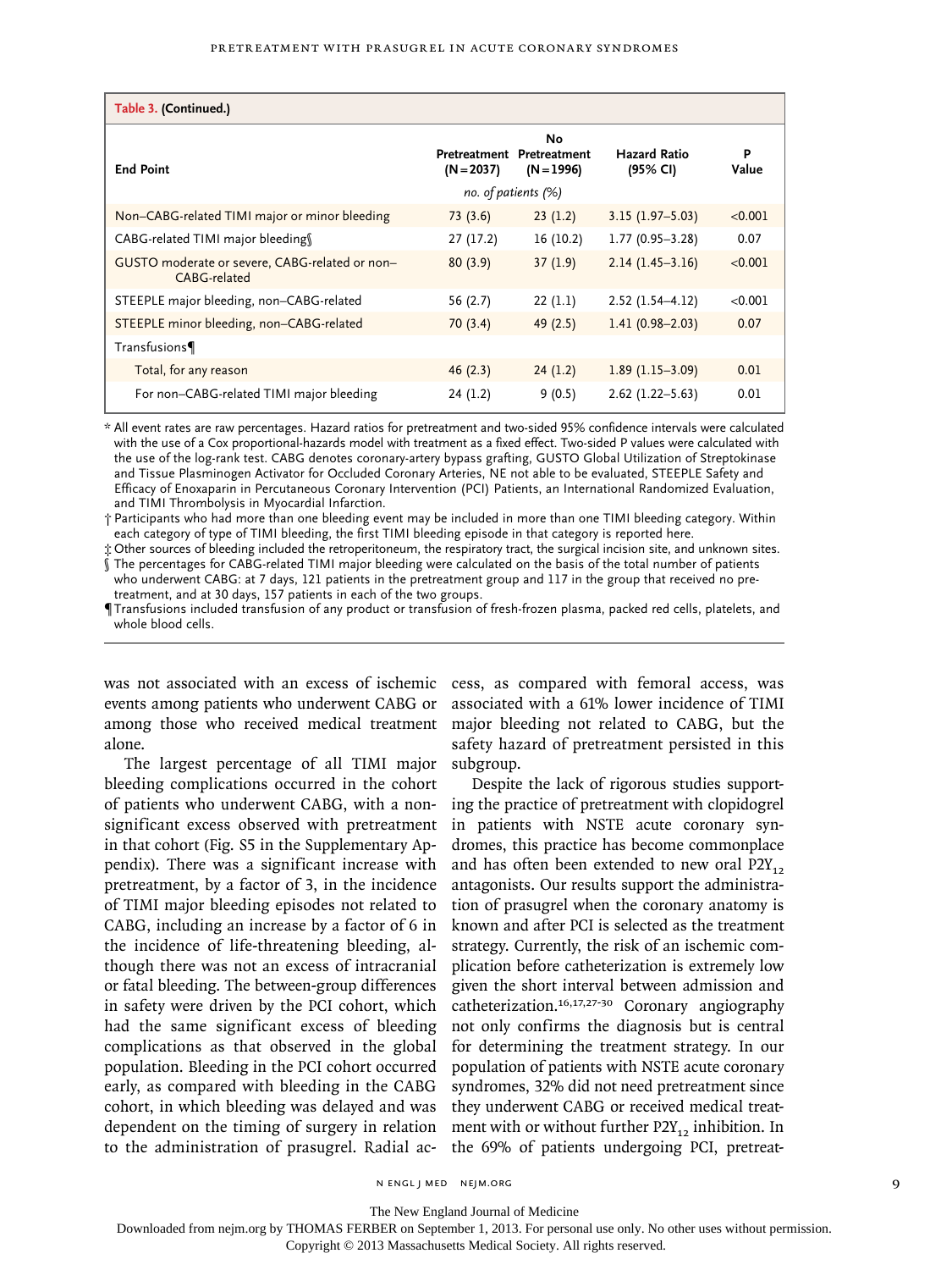ment with an effective  $P2Y_{12}$  inhibitor at the time of insertion of the sheath exposed patients to a greater risk of bleeding complications without better protection against periprocedural myocardial infarction. The rapid onset of action of oral and intravenous  $P2Y_{12}$  inhibitors, together with the short intervals to catheterization, suggests that these drugs should be used only when the coronary anatomy has been defined.14,28

There are several aspects of our trial that may limit the conclusions. First, given the safety issues, the data and safety monitoring committee recommended interruption of the enrollment just before completion. However, the power of the trial was not affected, since at the time the trial was stopped, 398 patients had had a primary efficacy end-point event, and this eventdriven study was due to stop when 400 patients had an end-point event. Second, since our study tested the concept of pretreatment, receipt of a loading dose of a  $P2Y_{12}$  inhibitor before randomization was, according to the study design, an exclusion criterion. Subsequently, pretreatment with clopidogrel was the most frequent reason for screening failure, which we believe was a reflection of the common practice more than a difference in patient profile. Third, one fourth of the study population received medical treatment only, and those patients may not have been the most appropriate subgroup for pretreatment. Fourth, our findings are applicable to most patients presenting with an NSTE acute coronary syndrome, but they cannot be extended to patients requiring urgent or late (>48 hours) catheterization or to patients with ST-segment elevation myocardial infarction.

In conclusion, among patients with NSTE myocardial infarction who were scheduled to undergo catheterization within 48 hours after admission, pretreatment with prasugrel at the time of diagnosis did not reduce the rate of major ischemic events up to day 30 but increased the rate of major bleeding complications. The results were consistent among patients undergoing PCI, supporting the strategy of treatment with prasugrel after the coronary anatomy has been defined.<sup>14</sup>

Supported by Daiichi Sankyo and Eli Lilly.

Dr. Montalescot reports receiving consulting fees from Bayer, Boehringer Ingelheim, Europa, GlaxoSmithKline, Iroko Cardio International, Lead-Up, Novartis, Springer, TIMI Group, Web-MD, and Wolters, consulting fees and grant support from Bristol-Myers Squibb, AstraZeneca, Biotronik, Eli Lilly, the Medicines Company, Medtronic, Menarini, Roche, Sanofi-Aventis,

Pfizer, and Accumetrics, and grant support from Abbott Vascular, Daiichi-Sankyo, Nanospheres, and Stentys. Dr. Bolognese reports receiving fees for board membership from Daiichi-Sankyo and Eli Lilly, consulting fees from Daiichi-Sankyo, and lecture fees from Daiichi-Sankyo, Eli Lilly, Menarini, Abbott, AstraZeneca, and Iroko Cardio International. Dr. Dudek reports receiving consulting and lecture fees from Abbott, Adamed, Adyton Medical Polska, Abiomed Europe, AstraZeneca, Biotronik, Balton, Bayer, Braun, BioMatrix, Boston Scientific, Boehringer Ingelheim, Bracco, Bristol-Myers Squibb, Comesa Polska, Cordis, Cook, Covidien Polska, DRG MedTek, Eli Lilly, EuroCor, GE Healthcare, GlaxoSmithKline, HammerMed, Inspire-MD, Iroko Cardio International, Medianet, Medtronic, the Medicines Company, Meril Life Sciences, Merck Sharp & Dohme, Orbus-Neich, Pfizer, Possis, ProCardia Medical, Promed, REVA Medical, Sanofi-Aventis, Siemens, Solvay, Stentys, St. Jude Medical, Terumo, Tyco, and Volcano. Dr. Goldstein reports receiving fees for board membership from Boehringer Ingelheim, the Medicines Company, and Daiichi-Sankyo, consulting fees from Boehringer Ingelheim, Bayer, Sanofi-Aventis, and AstraZeneca, lecture fees from Boehringer Ingelheim, the Medicines Company, Daiichi-Sankyo, Bayer, Sanofi-Aventis, and AstraZeneca, payment for the development of educational presentations from Boehringer Ingelheim and AstraZeneca, and travel support from Boehringer Ingelheim, Daiichi-Sankyo, and Sanofi-Aventis. Dr. Hamm reports receiving payment for board membership from AstraZeneca, Medtronic, and Boehringer Ingelheim, consulting and lecture fees from Medtronic, Boehringer Ingelheim, Eli Lilly, the Medicines Company, Abbott Vascular, Bayer, Sanofi-Aventis, Boston Scientific, Correvio, Roche Diagnostics, Pfizer, Cordis, Daiichi-Sankyo, and GlaxoSmith-Kline, and lecture fees from AstraZeneca and Merck. Dr. Tanguay reports receiving consulting fees from Eli Lilly, AstraZeneca, Abbott Vascular, Rome, and GlaxoSmithKline, lecture fees from Eli Lilly, AstraZeneca, Abbott Vascular, Pfizer, and Bristol-Myers Squibb, and grant support from Eli Lilly, AstraZeneca, Abbott Vascular, GlaxoSmithKline, Roche, and Sanofi-Aventis. Dr. ten Berg reports receiving fees for board membership from AstraZeneca, consulting fees from AstraZeneca, Eli Lilly, and Merck, and lecture fees from AstraZeneca and Eli Lilly. Drs. Miller, Costigan, Goedicke, and Jakubowski report being employees of and holding stock in Eli Lilly. Dr. Silvain reports receiving consulting fees from AstraZeneca, Daiichi-Sankyo, the Medicines Company, Stentys, and Eli Lilly, lecture fees from AstraZeneca, Daiichi-Sankyo, Eli Lilly, Iroko Cardio International, Boehringer Ingelheim, and Cordis, personal fees from Brahms and Sanofi-Aventis, and grant support from Daiichi-Sankyo, Eli Lilly, Brahms, and Sanofi-Aventis. Dr. Legutko reports receiving lecture fees from Eli Lilly and AstraZeneca and travel support from Eli Lilly. Dr. Motovska reports receiving payment for advisory board membership from Bayer, lecture fees from Bayer, Astra Zeneca, and Eli Lilly, and travel support from Eli Lilly. Dr. Cayla reports receiving consulting fees from Astra-Zeneca, Eli Lilly, Daiichi-Sankyo, and Abbott and lecture fees from Astra Zeneca, Eli Lilly, Daiichi-Sankyo, Abbott Vascular, Bristol-Myers Squibb, Bayer, Boehringer Ingelheim, CSL Behring, Iroko Cardio International, Pfizer, and Novartis. Dr. Vicaut reports receiving fees for board membership from CERC, consulting fees from Pfizer, Sanofi-Aventis, LFB, Abbott, Fresenius, Medtronic, and Hexacath, lecture fees from Novartis, and grant support from Sanofi-Aventis and Boehringer Ingelheim. Dr. Widimsky reports receiving consulting and lecture fees from Eli Lilly and Daiichi Sankyo. No other potential conflict of interest relevant to this article was reported.

Disclosure forms provided by the authors are available with the full text of this article at NEJM.org.

We thank all the patients who agreed to participate; the study coordinators, nurses, and monitors in the participating countries; and LeRoy LeNarz, M.D. (Eli Lilly), and Andreas Schirmer, Ph.D. (Daiichi Sankyo), for support of the study.

10 n engl j med nejm.org negm.org negm.org negm.org negm.org negm.org negm.org negm.org negm.org negm.org negm

The New England Journal of Medicine Downloaded from nejm.org by THOMAS FERBER on September 1, 2013. For personal use only. No other uses without permission.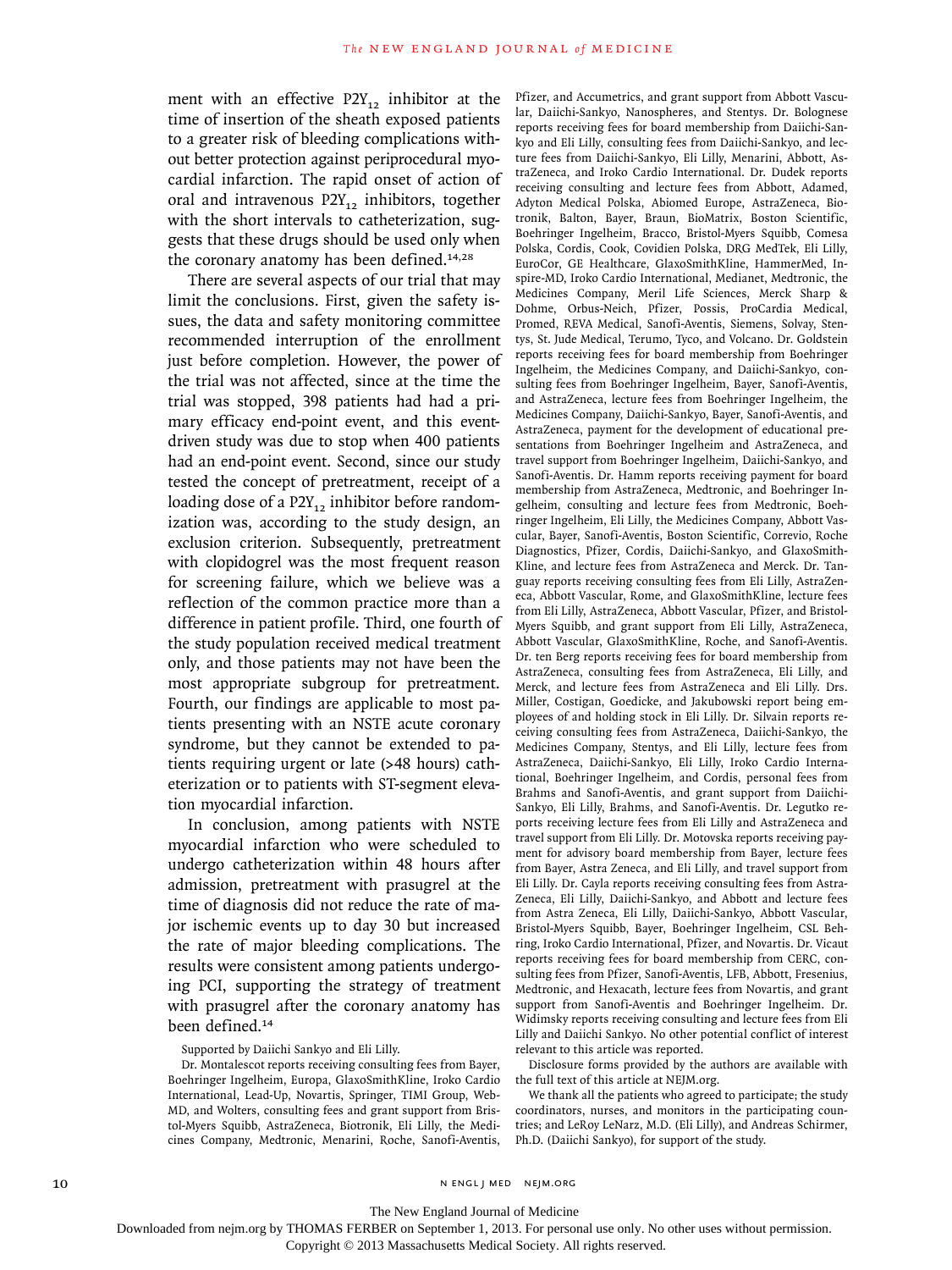#### **appendix**

The authors' affiliations are as follows: Institut de Cardiologie, Centre Hospitalier Universitaire Pitié–Salpêtrière (ACTION group, Assistance Publique–Hôpitaux de Paris [AP-HP], Université Paris 6) (G.M., J.S.), and Methodology and Statistical Unit, Centre Hospitalier Universitaire Lariboisière (ACTION group, AP-HP, Université Paris 7) (E.V.), Paris, and Service d'Aide Médicale d'Urgence and Emergency Department, Lille University Hospital, Lille (P.G.), Service de Cardiologie, Centre Hospitalier Universitaire Nîmes (ACTION group, Université Montpellier 1), Montpellier (G.C.) — all in France; Cardiovascular and Neurological Department, Azienda Ospedaliera Arezzo, Arezzo (L.B., P.A.), and the Division of Cardiology, Fondazione IRCCS Policlinico San Matteo, Pavia (L.O.V.) — both in Italy; Institute of Cardiology, Jagiellonian University Medical College, University Hospital (D.D.), and Jagiellonian University Hospital Krakow (J.L.) — both in Krakow, Poland; Kerckhoff Heart and Thoraxcenter, Bad Nauheim and Medical Clinic I, University of Giessen, Giessen (C.H.), Eli Lilly Deutschland, Bad Homburg (J.G.), and Medizinische Klinik, Universitätsmedizin der Johannes Gutenberg-Universität, Mainz (M.N.) — all in Germany; Montreal Heart Institute, Montreal (J.-F.T.); the Department of Cardiology, St. Antonius Hospital, Nieuwegein, the Netherlands (J.M.B.); Eli Lilly, Indianapolis (D.L.M., T.M.C., J.A.J.); and Third Medical Faculty of Charles University and University Hospital Royal Vineyards, Prague, Czech Republic (Z.M., P.W.).

#### **References**

**1.** Montalescot G, Sideris G, Meuleman C, et al. A randomized comparison of high clopidogrel loading doses in patients with non-ST-segment elevation acute coronary syndromes: the ALBION (Assessment of the Best Loading Dose of Clopidogrel to Blunt Platelet Activation, Inflammation and Ongoing Necrosis) trial. J Am Coll Cardiol 2006;48:931-8.

**2.** Steinhubl SR, Berger PB, Brennan DM, Topol EJ. Optimal timing for the initiation of pre-treatment with 300 mg clopidogrel before percutaneous coronary intervention. J Am Coll Cardiol 2006;47: 939-43.

**3.** Steinhubl SR, Berger PB, Mann JT III, et al. Early and sustained dual oral antiplatelet therapy following percutaneous coronary intervention: a randomized controlled trial. JAMA 2002;288:2411-20. [Erratum, JAMA 2003;289:987.]

**4.** The Clopidogrel in Unstable Angina to Prevent Recurrent Events Trial Investigators. Effects of clopidogrel in addition to aspirin in patients with acute coronary syndromes without ST-segment elevation. N Engl J Med 2001;345:494-502. [Errata, N Engl J Med 2001;345:1506, 1716.]

**5.** Hamm CW, Bassand JP, Agewall S, et al. ESC guidelines for the management of acute coronary syndromes in patients presenting without persistent ST-segment elevation: the Task Force for the management of acute coronary syndromes (ACS) in patients presenting without persistent ST-segment elevation of the European Society of Cardiology (ESC). Eur Heart J 2011;32:2999-3054.

**6.** Jneid H, Anderson JL, Wright RS, et al. 2012 ACCF/AHA focused update of the guideline for the management of patients with unstable angina/non-ST-elevation myocardial infarction (updating the 2007 guideline and replacing the 2011 focused update): a report of the American College of Cardiology Foundation/American Heart Association Task Force on Practice Guidelines. J Am Coll Cardiol 2012;60:645-81. **7.** Ndrepepa G, Neumann FJ, Deliargyris EN, et al. Bivalirudin versus heparin plus a glycoprotein IIb/IIIa inhibitor in patients with non-ST-segment elevation myocardial infarction undergoing percu-

taneous coronary intervention after clopidogrel pretreatment: pooled analysis from the ACUITY and ISAR-REACT 4 trials. Circ Cardiovasc Interv 2012;5:705- 12.

**8.** Lincoff AM, Steinhubl SR, Manoukian SV, et al. Influence of timing of clopidogrel treatment on the efficacy and safety of bivalirudin in patients with non-STsegment elevation acute coronary syndromes undergoing percutaneous coronary intervention: an analysis of the ACUITY (Acute Catheterization and Urgent Intervention Triage strategY) trial. JACC Cardiovasc Interv 2008;1:639-48.

**9.** Bellemain-Appaix A, O'Connor SA, Silvain J, et al. Association of clopidogrel pretreatment with mortality, cardiovascular events, and major bleeding among patients undergoing percutaneous coronary intervention: a systematic review and meta-analysis. JAMA 2012;308:2507-16. [Erratum, JAMA 2013;309:1461.]

**10.** Wiviott SD, Trenk D, Frelinger AL, et al. Prasugrel compared with high loadingand maintenance-dose clopidogrel in patients with planned percutaneous coronary intervention: the Prasugrel in Comparison to Clopidogrel for Inhibition of Platelet Activation and Aggregation-Thrombolysis in Myocardial Infarction 44 trial. Circulation 2007;116:2923-32.

**11.** Montalescot G, Sideris G, Cohen R, et al. Prasugrel compared with high-dose clopidogrel in acute coronary syndrome: the randomised, double-blind ACAPULCO study. Thromb Haemost 2010;103:213- 23.

**12.** Storey RF, Husted S, Harrington RA, et al. Inhibition of platelet aggregation by AZD6140, a reversible oral P2Y12 receptor antagonist, compared with clopidogrel in patients with acute coronary syndromes. J Am Coll Cardiol 2007;50:1852-6.

**13.** Gurbel PA, Bliden KP, Butler K, et al. Randomized double-blind assessment of the ONSET and OFFSET of the antiplatelet effects of ticagrelor versus clopidogrel in patients with stable coronary artery disease: the ONSET/OFFSET study. Circulation 2009;120:2577-85.

**14.** Wiviott SD, Braunwald E, McCabe CH, et al. Prasugrel versus clopidogrel in patients with acute coronary syndromes. N Engl J Med 2007;357:2001-15.

**15.** Wallentin L, Becker RC, Budaj A, et al. Ticagrelor versus clopidogrel in patients with acute coronary syndromes. N Engl J Med 2009;361:1045-57.

**16.** Mehta SR, Granger CB, Boden WE, et al. Early versus delayed invasive intervention in acute coronary syndromes. N Engl J Med 2009;360:2165-75.

**17.** Montalescot G, Cayla G, Collet JP, et al. Immediate vs delayed intervention for acute coronary syndromes: a randomized clinical trial. JAMA 2009;302:947-54.

**18.** Sorajja P, Gersh BJ, Cox DA, et al. Impact of delay to angioplasty in patients with acute coronary syndromes undergoing invasive management: analysis from the ACUITY (Acute Catheterization and Urgent Intervention Triage strategY) trial. J Am Coll Cardiol 2010;55:1416-24.

**19.** Katritsis DG, Siontis GC, Kastrati A, et al. Optimal timing of coronary angiography and potential intervention in non-ST-elevation acute coronary syndromes. Eur Heart J 2011;32:32-40.

**20.** Montalescot G, Bolognese L, Dudek D, et al. A comparison of prasugrel at the time of percutaneous coronary intervention or as pretreatment at the time of diagnosis in patients with non-ST-segment elevation myocardial infarction: design and rationale for the ACCOAST study. Am Heart J 2011;161:650.e1-656.e1.

**21.** Mehta SR, Yusuf S, Peters RJ, et al. Effects of pretreatment with clopidogrel and aspirin followed by long-term therapy in patients undergoing percutaneous coronary intervention: the PCI-CURE study. Lancet 2001;358:527-33.

**22.** Widimsky P, Motovská Z, Simek S, et al. Clopidogrel pre-treatment in stable angina: for all patients > 6 h before elective coronary angiography or only for angiographically selected patients a few minutes before PCI? A randomized multicentre trial PRAGUE-8. Eur Heart J 2008;29:1495-503. **23.** Di Sciascio G, Patti G, Pasceri V, et al. Effectiveness of in-laboratory high-dose clopidogrel loading versus routine pre-load in patients undergoing percutaneous coronary intervention: results of the ARMYDA-5 PRELOAD (Antiplatelet therapy for Re-

Downloaded from nejm.org by THOMAS FERBER on September 1, 2013. For personal use only. No other uses without permission.